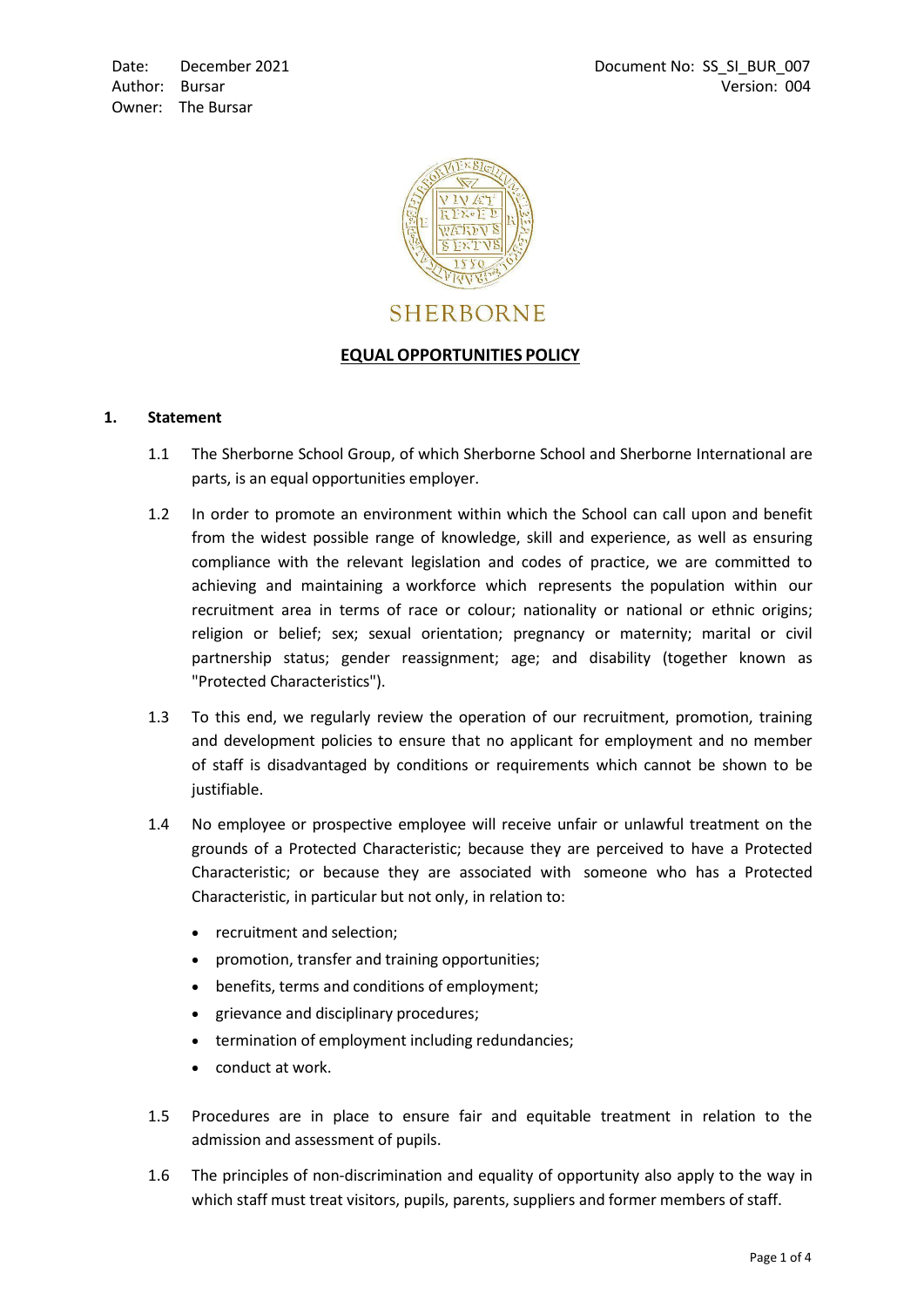Date: Author: Bursar Owner: The Bursar December 2021

#### **2. Implementation**

- 2.1 The School, with the assistance of the staff, will:
	- break down any barriers to equality of opportunity which may prevent staff members realising their full potential or accessing benefit;
	- advertise vacancies and ensure job selection criteria are appropriate for the job;
	- promptly and fully investigate all complaints of discrimination and harassment, taking appropriate action where necessary;
	- ensure that all members of staff are fully aware of and understand of this policy;
	- monitor the composition of the School and the effects of its recruitment practices;
	- examine and review existing procedures to ensure they are not discriminatory in their operation;
	- ensure that the language used in official communication reflects the letter and spirit of the policy.

#### **3. Recruitment and Selection**

- 3.1 The staffing process is governed by the School's principles of non-discrimination and is designed to achieve the best match between, on the one hand, the individual's knowledge, skills, experience and character; and, on the other, the requirements of the vacant post, recognising the need for flexibility to respond to changing conditions.
- 3.2 The capability of an individual to perform in the position will be the major selection criterion but individual potential, the ability to work with others and to be trained will also be taken into account.
- 3.3 All applicants will be dealt with courteously and as expeditiously as possible.
- 3.4 Appointments will only be confirmed on receipt of two satisfactory references; DBS checks (and, where applicable, a check of the list of those prohibited from teaching and/or management; Certificates of Good Conduct (overseas police checks), where necessary; self-declaration of physical and mental fitness to carry out the responsibilities of the role; and satisfactory completion of a probationary period.

# **4. Gender Pay Gap Reporting**

4.1 We are required to publish an annual report containing data on our gender pay gap. Our report is on the School's website.

# **5. Disability**

- 5.1 Individuals who are disabled or who become disabled are encouraged to notify the School of their condition so that they can be appropriately supported.
- 5.2 A disability will not in itself justify the non-recruitment of an applicant for a position at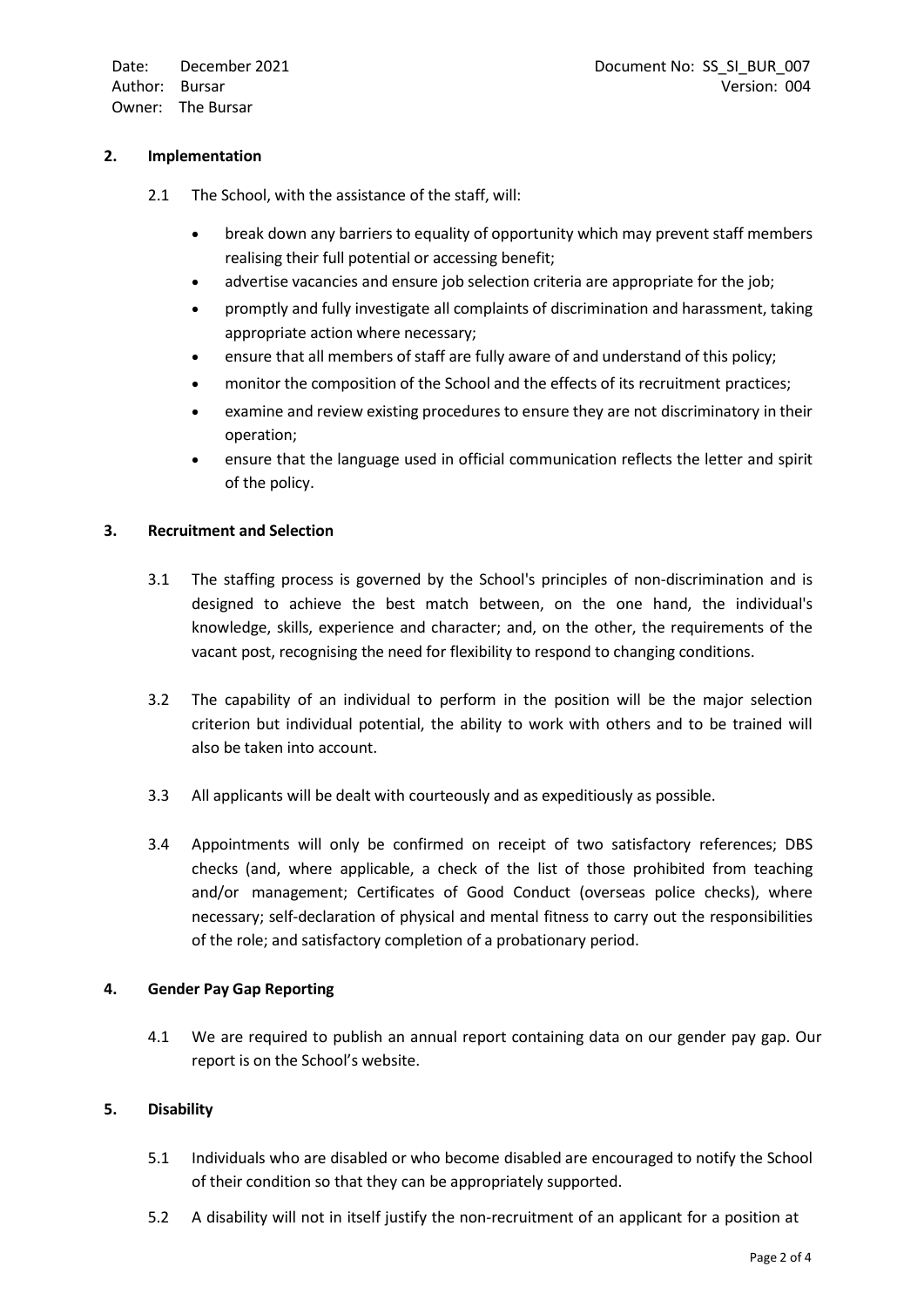the School. Such reasonable adjustments to the application procedures shall be made as are required to ensure that applicants are not disadvantaged because of their disability. For example, where written tests are used, alternative arrangements will be made for visually impaired applicants.

- 5.3 If an employee experiences difficulties at work because of disability, they are encouraged to contact their Head of Department to discuss any reasonable adjustments that would help overcome or minimise the difficulty. The Head of Department may consult with the employee and their medical adviser about possible adjustments and the employee may be required to give their consent to a report being produced about their state of health and ability to perform their duties. The School will consider the matter carefully and try to accommodate the employee's needs within reason. If the School considers a particular adjustment would not be reasonable, the reasons for this will be explained and efforts will be made to find an alternative solution wherever possible. Once an adjustment has been made its operation may need to be reviewed at agreed intervals, to assess its continuing effectiveness.
- 5.4 The School will make such adjustments to work arrangements or School premises as are reasonable to enable a disabled staff member to carry out his or her duties. This will include, but is not limited to, consideration of the provision of specialist equipment, job redesign, and flexible hours.

# **6. Dignity at Work**

- 6.1 Employees must not engage in any behaviour or conduct which may amount to harassment of another person at work. Harassment of any kind is regarded as a disciplinary offence and in serious instances may lead to instant dismissal.
- 6.2 Harassment may take the form of unwanted conduct which is related to a relevant Protected Characteristic and which is perceived as affecting an employee's dignity at work. It may also take the form of unwanted conduct towards someone based on their appearance or other personal characteristics which is perceived as affecting their dignity at work. It is not only unwanted physical contact, assault or propositions; it includes suggestive remarks or gestures; pin-ups; graffiti; offensive comments; jokes; and banter. Harassment may include bullying, intimidatory behaviour; persistent teasing or constant unfounded criticism of the performance of work tasks; unfair allocation of work and responsibilities; or exclusion from normal workplace conversation. It may be directed towards one individual or a group. A single incident can amount to harassment if sufficiently grave.
- 6.3 If an employee considers that they have been the recipient of unwanted conduct amounting to harassment, it is open to them to try to resolve the problem informally with the other person, either face to face or in writing. If this is not appropriate or has not been successful, the employee may raise a grievance in accordance with the School's Grievance Procedure. All such grievances will be dealt with sensitively and in confidence as far as reasonably practicable to progress the complaint. Both during the investigation of the complaint and afterwards (whatever the outcome), consideration will be given to